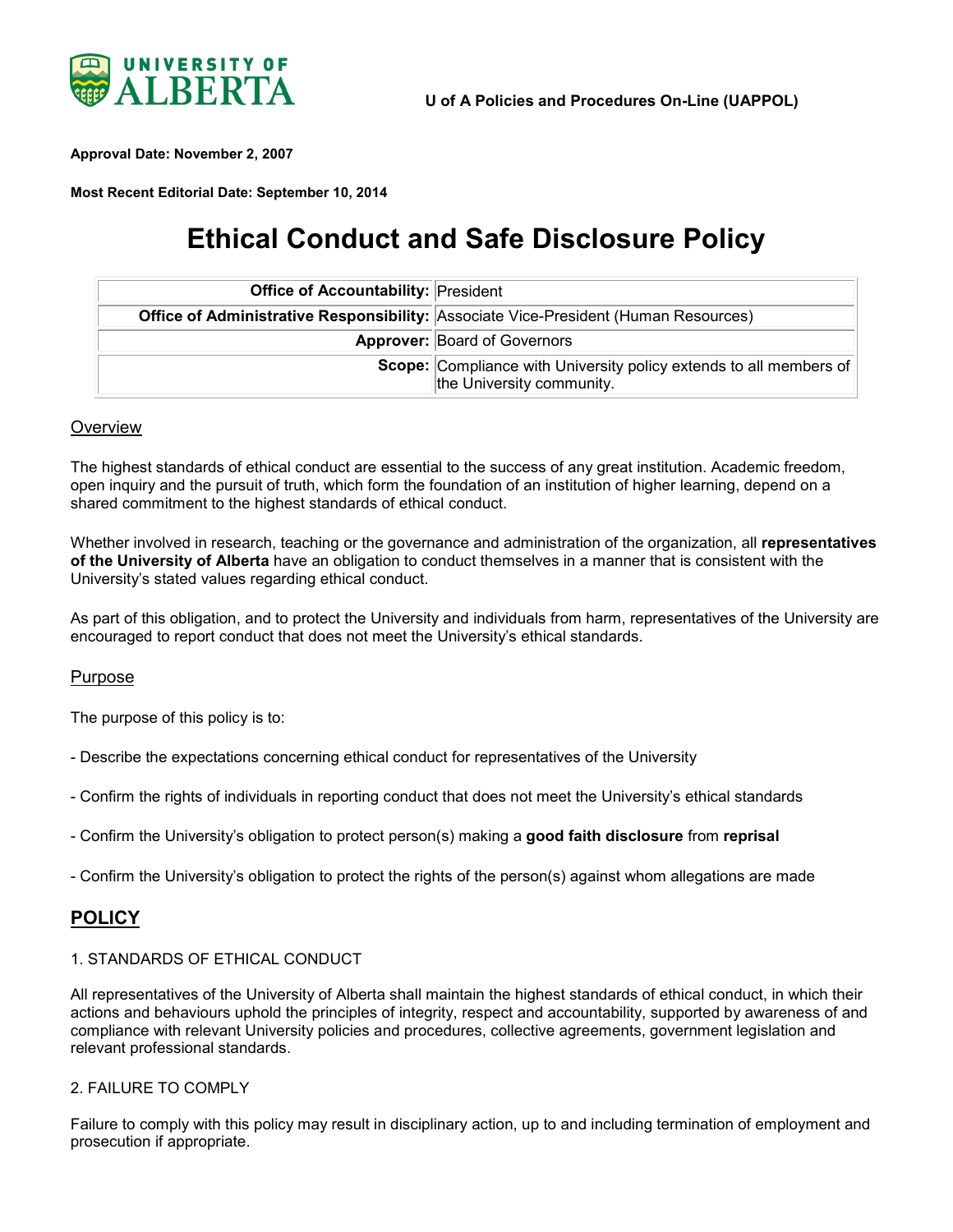

#### 3. REPORTING

Representatives of the University are encouraged to report conduct that does not meet the University's ethical standards. Such reports must meet the definition of good faith disclosure and be submitted to the appropriate authority. See the associated information [document](https://policiesonline.ualberta.ca/PoliciesProcedures/InfoDocs/@humanresources/documents/infodoc/ECSD_Links_to_Policies_March_2014.pdf) for guidance on determining the appropriate authority for different issues.

The University will maintain an environment of **safe disclosure** when such a report is made, in which:

a. The persons and offices that receive and/or investigate such reports shall protect the identity of the person making the report to the extent possible under government legislation, University policies, and collective agreements in effect at the time of the alleged misconduct.

b. The University will not tolerate any reprisal, directly or indirectly, against anyone who, in good faith, makes a report.

c. All individuals against whom allegations are made will maintain the rights, privileges and protections afforded to them through the *Freedom of Information and Protection of Privacy* (FOIPP) *Act* and other applicable government legislation, University policies, and collective agreements in effect at the time of the alleged misconduct.

#### 4. RELATED POLICIES

a. Policies and other documents that touch on ethical behaviour are available through the links at the bottom of this page.

b. The absence of a specific policy covering a particular situation does not relieve an individual of the responsibility to apply the highest ethical standards in that situation.

c. In the event there is no policy that addresses an ethical question that arises during the execution of their responsibilities, individuals may seek clarification or guidance from the Provost and Vice-President (Academic).

## **DEFINITIONS**

| institution-wide use. [▲Top]                                  | Any definitions listed in the following table apply to this document only with no implied or intended                                                                                                                                                                                                                            |
|---------------------------------------------------------------|----------------------------------------------------------------------------------------------------------------------------------------------------------------------------------------------------------------------------------------------------------------------------------------------------------------------------------|
| <b>Representatives of the</b><br><b>University of Alberta</b> | Executive officers, faculty, staff, post-doctoral fellows, professors emeriti,<br>visiting academics, student employees, volunteers, contractors when<br>specified in the terms of the contract, members of the Board of<br>Governors, Senate, Alumni Council and others, when acting on behalf of<br>the University of Alberta. |
| Good faith disclosure                                         | A submission of information, that is based on reasonable belief and is not<br>malicious, frivolous or vexatious, to the appropriate University authority.                                                                                                                                                                        |
| Reprisal                                                      | Punitive actions taken against a person for making a good faith<br>disclosure, including, but not limited to:<br>- Disciplinary action<br>- Termination<br>- Adversely affecting employment conditions<br>- A threat to do any of the above                                                                                      |
| Safe disclosure                                               | Individuals are not subject to reprisal for reporting allegations made in<br>good faith.                                                                                                                                                                                                                                         |